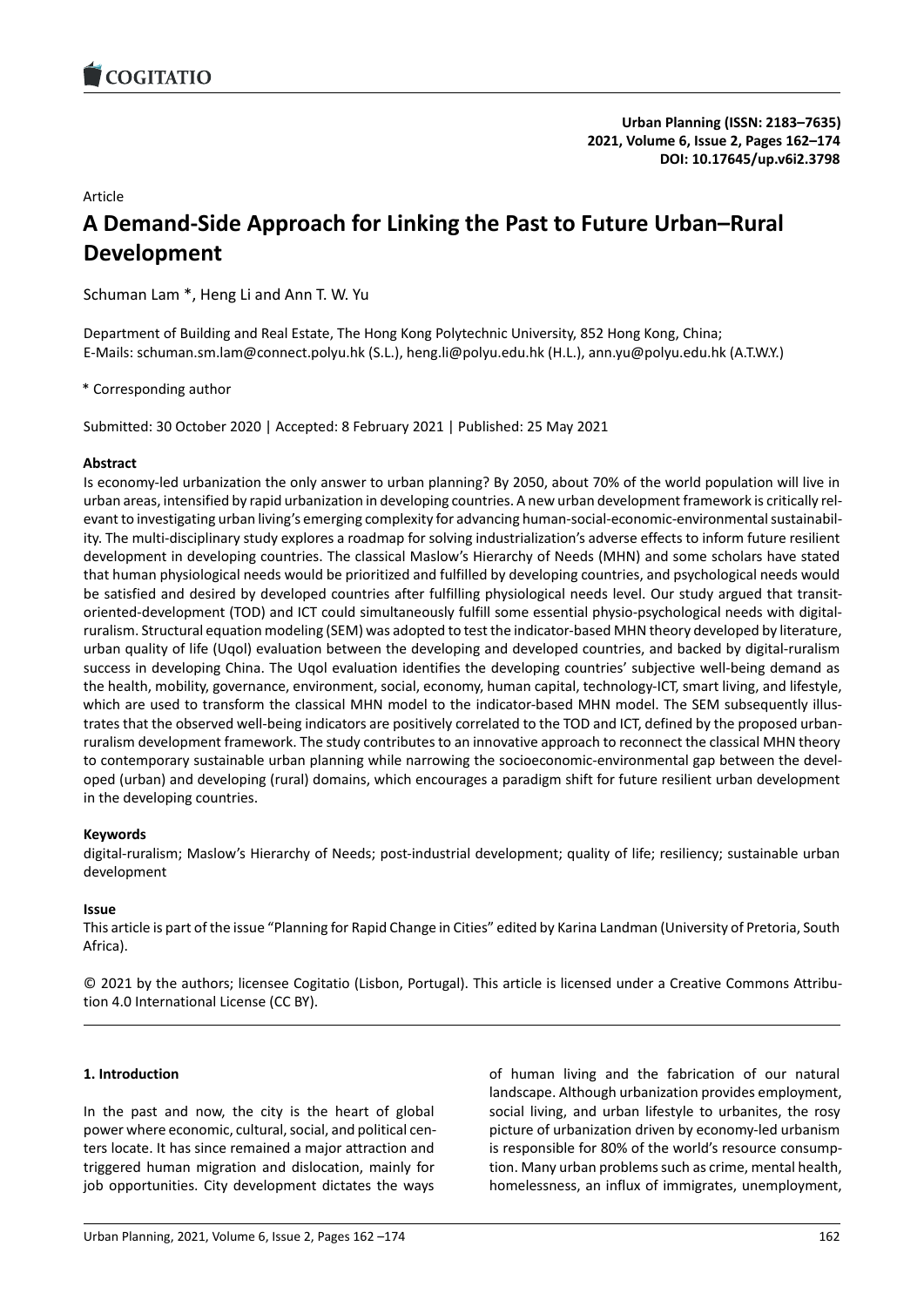#### **LOGITATIO**

poverty, pollutions, and planetary problems, including [climate change, ecolo](https://www.cogitatiopress.com)gical degradation, biodiversity loss, result in lower quality of life (QOL). These current challenges for cities' sustainability goals have been highlighted and discussed on the global agenda for work (CIMI, 2018).

Rapid urbanization led by the first and second industrial revolutions has shaped the urban landscape in developed countries and some parts of the world's developing regions. United Nations predicted that three out of four people will habitat, live, work, or commute to work in the urban area in the future. Although globalization's trend fosters economic growth and urban development, it undermines social and environmental sustainability because of overexploitation on our labor and natural resources and the misuse of capital, which disrupts the balance of sustainability and degrades people's QOL. For example, the manufacturing towns and cities, such as Pittsburgh (USA), Detroit (USA), Wakefield (UK), Burnley (UK), and Mirafiori (Italy), have been hurt by high social deprivation and job loss, and Dongguan city and many other industrial towns in developing China have gone through the same historical setbacks. They need effective revitalization plans to tackle the pressing socialeconomic-environmental-cultural issues and to ease the development gaps between the densely populated city center and the marginalized countryside, especially the pleas for solutions at the local level. Therefore, we should rethink the conventional economy-led urban development strategy and search for a better path to build our future habitat.

Indeed, economic growth is essential for improving livability. However, limited natural resources fix the scheme of social, economic, and environmental sustainability. Premised by the rule of demand and supply, a notion of growth and development based on equilibrium becomes the new standard for optimization and sustainability. Speedy urbanization in the developing world signifies that matching urban resources (supply) and QOL needs (demand) is crucial for future regional and global sustainable growth (Park, 2017). How well governments can allocate their resources to build a sustainable habitat and improve their citizens' living environment becomes overly critical in urban policymaking and planning; in return, the citizens should think and behave to support the introduced urban development policy. Their mutual understanding and cooperation are needed for realizing the sustainability scheme. Thus, investigating the residents' well-being demand is the first step for paving the feasible way for policymaking and planning.

# *1.1. Digital-Ruralism Support in Developing China*

In the case of developing China, it adopted a transit-ICT development approach on solving its three rural issues (San Nong) relating to the agricultural industry, rural conditions, and farmers' ways of life, while combating its urban challenges. The Chinese rural develop-

ment strategy relatively simulates the same DNA as the urban-rural development network of city-town-village for developing countries introduced by Rondinelli (1983). Further to follow the 2030 Agenda of the UNDP advocating to embark on a development journey leaving no one behind (UNDP, n.d.), the central government implemented digital-ruralism to narrow the well-being and digital gaps between urban and rural areas. Transit-orienteddevelopment (TOD) and ICT development policy become the primary pursuit of the central and local governments (Qiang, Rossotto, & Kimura, 2009).

Often prioritized by the developing countries in the beginning stage of urban development, TOD is for economic development first and foremost. In 1978, infrastructure started to develop China when 90% of Chinese work in the countryside. During the industrialization period, many youngsters moved to the city for better job opportunities and living standards. The rural residents are mainly aged farmers with low income and education because they are physically isolated from the marketplace and urban areas. Since then, the high-speed railway network has been rapidly built to cover the whole country, from the well-developed capital city Beijing to the less developed landlocked region Ningxia to different China's major cities for logistic support and improving liveability. So far, 35,000 kilometers of the high-speed rail network has been built, exceeding the rest of the world's total length combined ("From nobody to somebody," 2020). It speeds up the urbanization process substantially while facing similar setbacks as the developed countries, such as the unsustainable living environment in the densely populated city center, marginalized postindustrial cities and towns, and run-down rural areas. Thus, the central government introduced the ICT-driven digital-ruralism development policy two decades ago. It has since attracted a handful of urbanites moving back to the countryside to operate e-business and work in tourism industries besides farming.

China modified the action-based ICT eEurope 2005 and i2010 development frameworks addressing its county and local village conditions in terms of demographic, economic, cultural, and political backgrounds to tackle the economic and digital divide between the urban and rural areas. It launched the National ICT Development strategy (2006–2010) to boost the economy and social improvement in the agriculturalbased rural areas, installing ICT-enabled hardware and establishing ICT help centers in the designated villages or counties to narrow the socioeconomic and digital gaps. The physical infrastructure, such as roads, high-speed railways, other public transportation modes, and post offices facilitated by ICT, has been built to serve consistent economic growth in remote communities. E-government, e-learning, e-health services, e-entertainment, and e-shopping make up the e-business environment in the ICT-enabled rural areas. The infrastructure enhancement, human capacity, and service enrichment provide a holistic environment to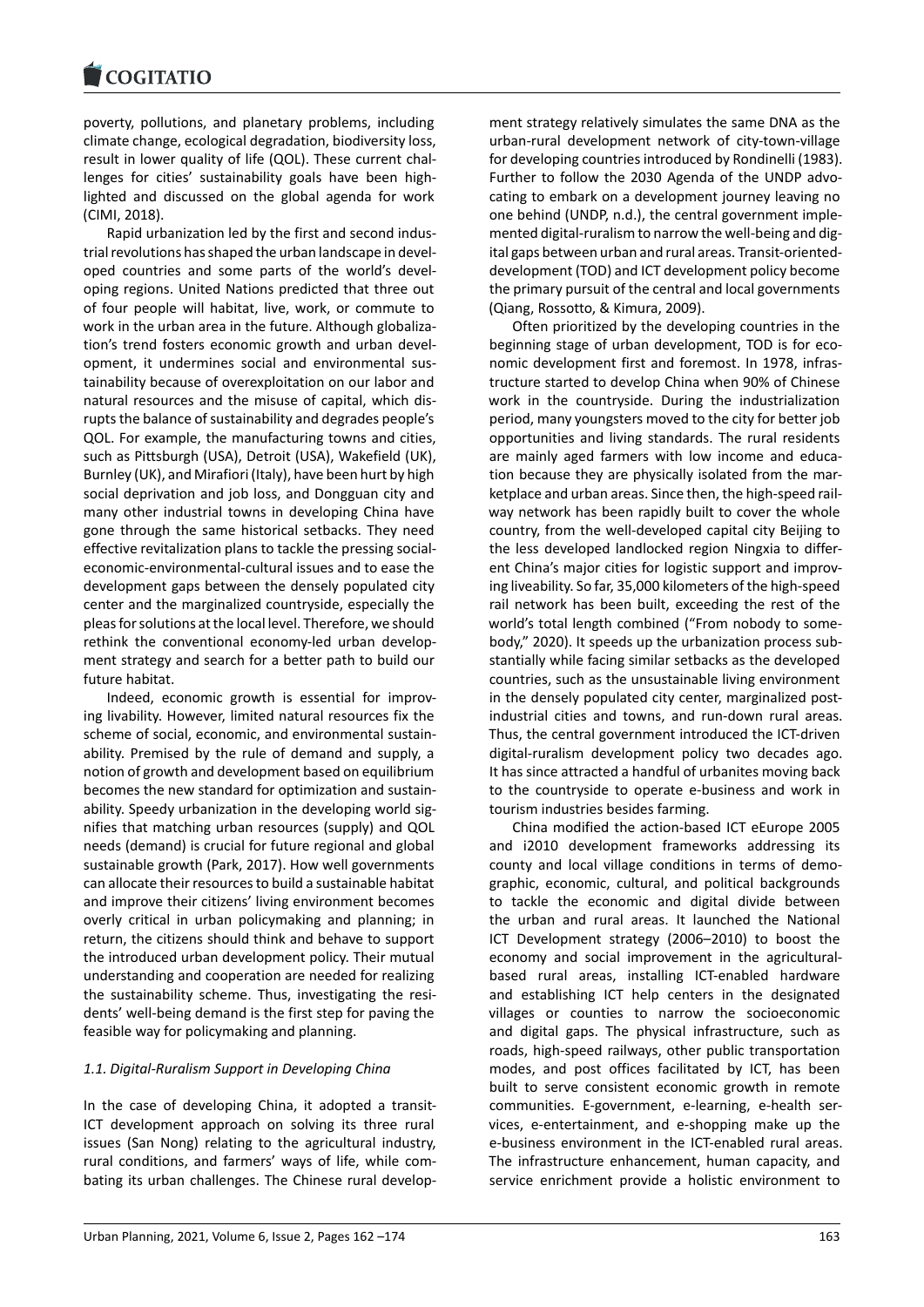#### COQUIATIO

advance the economy, society, culture, and gover[nance to merge the](https://www.cogitatiopress.com) gap between urban and rural areas (Statistical Report, 2017).

By March 2020, China had 904 million netizens, and 99.3% are mobile phone users, with a remarkable surge trend over the past years (Figure 1). Rural Internet users had 255 million occupying 28.2% of China's total netizen population, up 1.5% from 2018. Urban Internet users had dropped from 73.3% to 71.8% (649 million) of China's total netizen population (Figure 2). The total Internet user sizes' distribution was 78.6% (710 million) for e-shopping, 85.0% for e-payment, 94.1% for e-entertainment, and 76.8% for e-government services in China (Statistical Report, 2020).

Figure 3 shows the narrowing of the increase in Internet penetration rate between urban and rural areas. The popularity and accessibility of ICT in China's urban and rural areas set an extremely favorable digitalruralism development environment. According to the National Bureau of Statistics, the number of 5G terminal connections has exceeded 200 million, ranking first globally. However, a shortage of Internet skills, limited literacy level, and an aging population were significant factors preventing non-netizens from accessing the Internet in rural areas, waiting for improvement (Statistical Report, 2020).

Nevertheless, the snowball effect triggered by ICT is unimaginable and unmeasurable. ICT favors e-business; besides, it accommodates residents' safety needs. For example, security would be an important issue in rural areas due to its low population density and remoteness; a smart living space can be furnished with artificial intelligent surveillance systems. Thus, ICT becomes one of the critical components in future urban-rural digital development, with TOD to fulfill the Maslow's Hierarchy of Needs (MHN) and impact society (Freeman, 1996). With such progressive digital-ruralism support in developing China, urban location will not be a critical factor for urban migration when the fundamental physio-psychological needs can be satisfied in rural areas through digital-ruralism. Remarkably, through infrastructure development (physically and virtually), China moves most of its 1,4 billion population out of poverty in 2020, accounting for 80% of world poverty reduction and creating the world's largest







**Figure 2.** Urban and rural structure of Internet users. Source: Statistical Report (2020).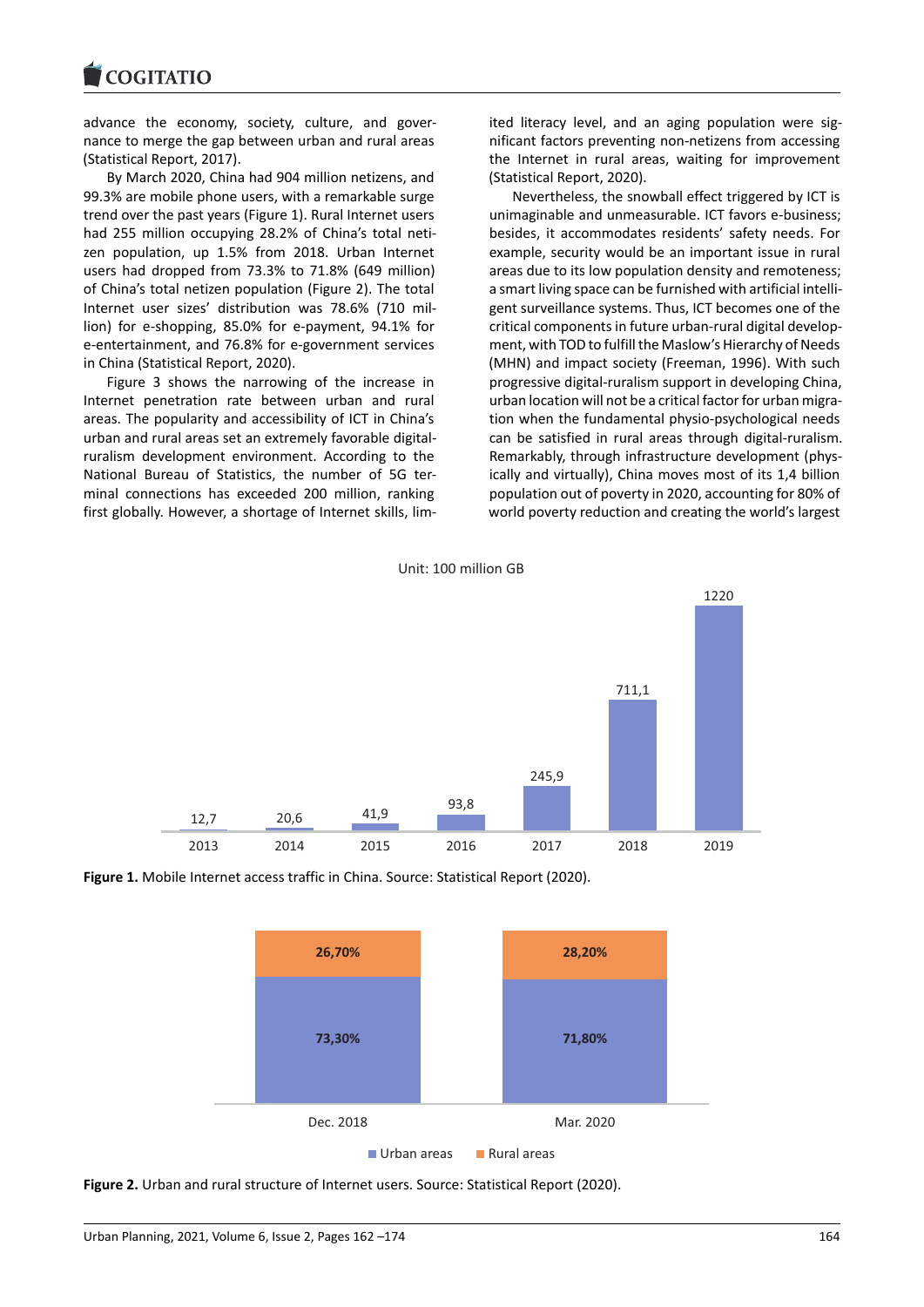

**Figure 3.** Internet penetration in urban and rural areas. Source: Statistical Report (2020).

middle-class per country in 2020 according to United Nations. China's digital-ruralism strengthens socioeconomic activities in remote areas and sheds light on a TOD-ICT-led urban-ruralism (UxR) development framework for the developing countries.

# *1.2. Sustainable Urban Development, TOD and ICT Impacting on MHN*

Most of us agree that QOL is a broad and vague concept, and its multitude of concepts makes it very difficult to be understood precisely and inclusively even though various definitions of QOL have been found from almost every academic discipline concerned institutions. QOL is a kaleidoscope with all these ever-evolving segments inside. Subjective well-being surveys consistently show that more equal societies contribute to the highest life satisfaction and happiness (Helliwell, Huang, & Wang, 2019). Well-being depends upon good health, positive social relationships, and accessibility to necessary resources such as mobility and employment (Ballas & Tranmer, 2011), more than economic satisfaction in the domain of overall life satisfaction, which has been highlighted in the urban quality of life (Uqol) evaluation (Table 1). Relevantly to the sustainable urban development (SUD) equilibrium, MHN is the different levels of motivations and human needs evolving and correlating along the city development lifecycle, which is the impetus for distributing the resource and labor equitably and sustainably, disregarding the external factors. MHN is the alpha principle, vaulted by the humanphysical-contextual environment, the powerful synthesizer upholding all the relevant disciplines contributing to the overall QOL. Often, the MHN basic physiological need level is most likely acquired by the developing countries' pre-requisite for an upgrade of the higher psychological need level to catch up with the developed countries (Maslow, 1943). What if TOD and ICT can serve the two MHN levels altogether? The well-being gaps between the

developing and developed countries or the urban and rural areas would subsequently be made closer. We will discuss the possibility in Sections 2 and 3.

In the urban production system, all built environments serve human needs, whereas infrastructure is the backbone of any economy (Zanabria Ruiz, 2015). TOD and ICT are the means for achieving SUD and the main actors for building the logistics and virtual communication network in the pursuit of digital-ruralism. As a potent sustainable urban planning tool, TOD is famous for its effectiveness in shaping the urban form and imposes a significant impact on enhancing the urban QOL (BOT, 2020). ICT acts as the catalyst by networking virtual connectivity for smart growth. TOD and ICT foster sustainable urbanization because they provide efficient communication and effective mobilization of labor forces and goods. For example, AI technology, driverless vehicles, online shopping platforms, solar plants, and wind farms can be facilitated and monitored by the 5G network to increase aggregate value (productivity accumulated from different divisions of labor).

ICT is the key to value creation and competitive advantages, especially after labor, land capital, and overall productivity factors in a developed country. The faster the Internet access and the more comprehensive the coverage leads to the higher the human productivity. People worldwide can exchange intangible ideas and knowledge, financial activities, entertainment, and social activities in the digital world without time-space constraints. ICT facilitates the output generated from human capital, monetary capital, cultural context, and natural resources distributed through TOD networks more precisely and sustainably. The narrative of TOD and ICT's power on affecting MHN, defined by the conceptual UxR development framework, has been unprecedentedly documented in the post-industrial society. The following sections will discuss and test the new development framework with a demand-side approach.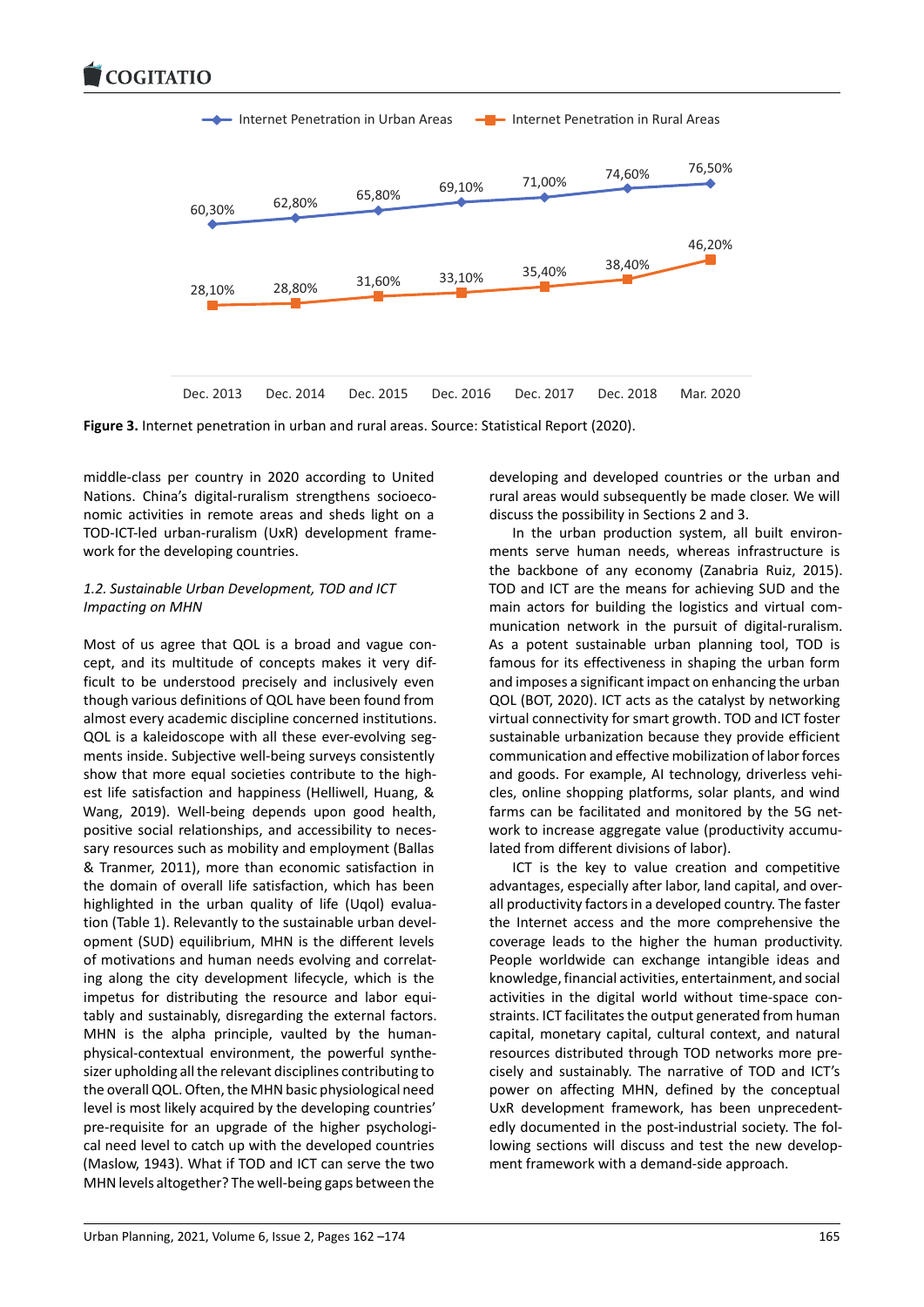#### COMITATIO

### **2. Research Design and Methodology**

[This section analyse](https://www.cogitatiopress.com)s and justifies the proposed UxR development framework by proving ICT and TOD's roles in enhancing the critical sustainability-Uqol (well-being) indicators defined by the developing countries. Three objectives for accomplishing the task include: (1) to illustrate a well-being gap between the developing countries and developed countries through an Uqol survey; (2) to revise the classical MHN model into the indicatorbased MHN model (Figure 6) based on the findings from (Table 1); and (3) to illustrate TOD and ICT are related to the defined sustainability-Uqol indicators positively through a structural equation modeling (SEM: Figure 7) goodness-of-fit test.

The classical MHN theory is essential for developing the indicator-based MHN model (Figure 6) to construct the theoretical SEM for testing. The SEM is a relationship path of TOD and ICT measured by the well-being indicators (indicator-based MHN). First, we established the theoretical model (Figure 4–B) from the literature review and a sustainability-Uqol evaluation (Figure 4–A1 and 4–C1). Second, we conducted a confirmatory factor analysis (CFA) and SEM to test the strength of prediction recommended by (Anderson & Gerbing, 1988; Williams & Hazer, 1986), attempting to prove the association of the 11 observed well-being indicators under the two latent constructs (TOD and ICT). The research design prompts for initiating the proposed UxR framework:  $A + B$  (Figure 6) + C (Methodology: Table 1, Figure 7) = Output (Figure 8).

Wheeler (1996) argued that SUD is possible if mutual understanding and cooperation among the stakeholders, especially the city government and the residents. To understand the urban condition, evaluating subjective perceptions on the objective living environment is fundamental (Campbell, 1976; Low et al., 2017; Marans, 2014; Marans & Stimson, 2011; Mukherjee, 1989; Sedaghatnia, Lamit, Ghahramanpouri, & Mohamad, 2013; Veenhoven, 2000) and necessary for drafting the effective local development plans. More specifically, the Uqol evaluation is affected by the demographic attributes, and that these attributes are influenced by the objective living environment (Campbell, 1976; D'Acci, 2014; Marans & Stimson, 2011). Therefore, we conducted a sustainability-Uqol survey to document the well-being disparities between developed and developing countries to state a need for livelihood improvement in the developing countries.

### *2.1. Sustainability-Uqol Survey Design*

After defining the Uqol with SUD, TOD, ICT, MHN, and the digital-ruralism support in developing China, we asked: What is good Uqol and bad Uqol according to residents' needs? To drive for resilient development while improving livelihood, we conducted a sustainability-Uqol evaluation to learn about the wellbeing demands between the developing and developed



**Figure 4.** Research design.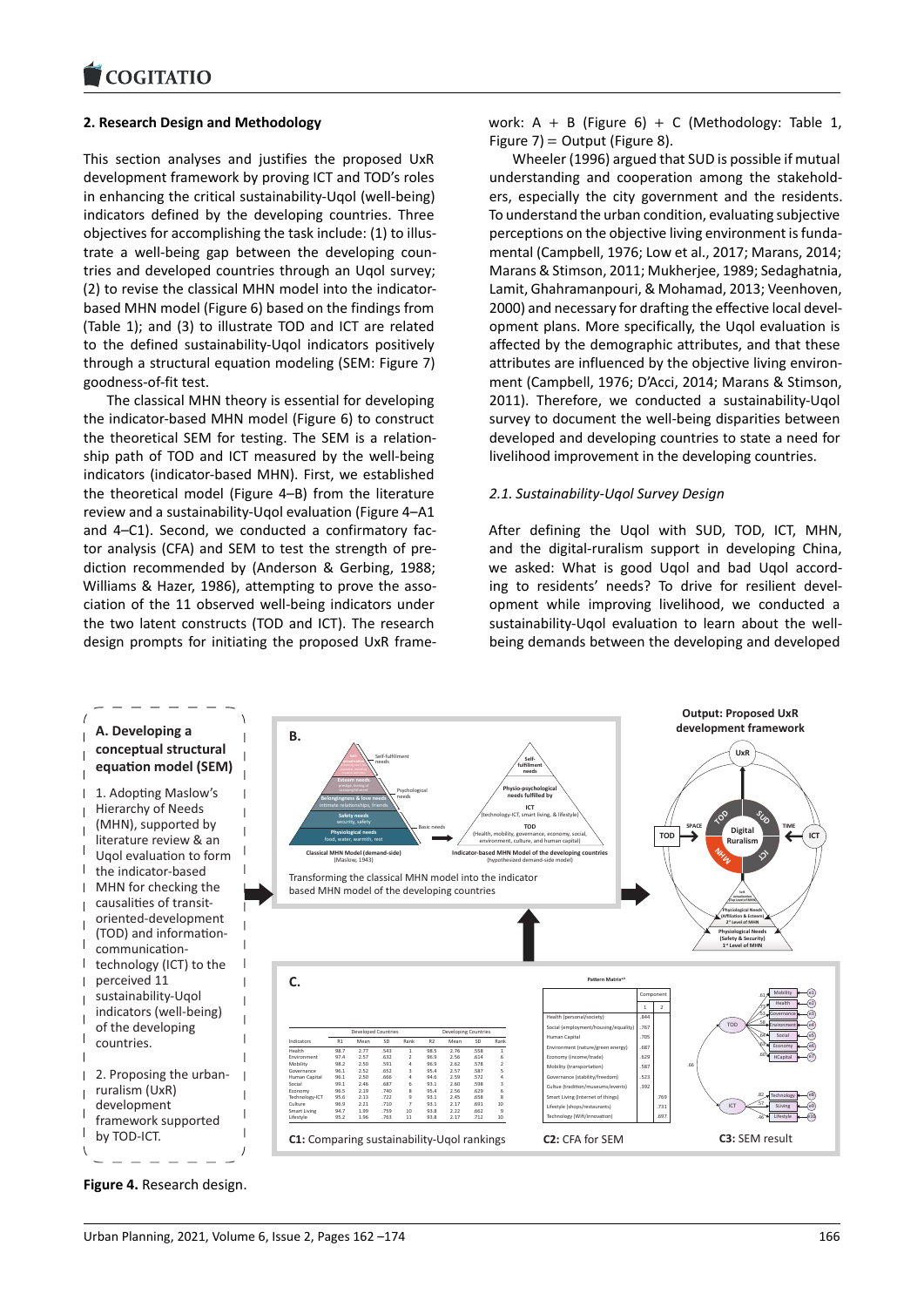#### COGHALIO

countries in the digital age. The Uqol questionnaire [\(https://forms.gle/CF](https://www.cogitatiopress.com)G9HDiitZDenxs96) was designed by referring to the subjective-well-being questionnaire (GNH, 2015) with modification. A professional panel composed of Professors/scholars and PhD students discussed [and tested the questionnaire who are t](https://forms.gle/CFG9HDiitZDenxs96)he experts in sustainable urban planning, sociology, environmental, architecture, and design engineering from the Interuniversity Department of Regional and Urban Studies and Planning in the Politecnico di Torino, Italy twice. Convenient sampling was conducted via online and offline channels for six months in 2018–2019. Distribution channels include Facebook, WhatsApp, WeChat, emailing, and collaboration with a non-profit-organization.

### 2.1.1. Demographic and Geographical Profile

The sample total is 358 (64% developed countries and 36% developing countries) from 47 countries. In Figure 5, female respondents (56%) are more than male respondents (44%). Age 26–35 occupies the highest portion (38%) of the sample, followed by age 16–25 (20%), 36–45 (17%), 46–55 (14%), and 56+ (11%). 43% are postgraduate, 29% are undergraduate, and 28% below undergraduate. In the professional group, 36% are students, 49% are employed, and 15% are either retired or unemployed. The sample profile reflects a young diversified, and welleducated group of representation, which would serve as the applicable sample to advise the future SUD requests. The wide coverage of countries presents a comprehensive study, but to collect more regional data in-depth investigation is still needed. In the future, we would like to invite the concerned researchers and institutions to collaborate in conducting more regional surveys so that the stakeholders can review the different pieces of a pic-



**Percentage frequency (education)**



**Figure 5.** Demographic profile.

ture without puzzling. We have the questionnaire interpreted into French, Russian, Arabic, Portuguese, Spanish, Italian, Indonesian, and Chinese.

2.1.2. Comparison of Mean Score Rankings: A Demand-Side Evaluation

The 11 sustainability-Uqol criteria embed the four components of TOD, ICT, MHN, and SUD identified by the extant literature and supported by China's digital ruralism accomplishment. The theme of 'sustainability enhances urban livelihoods' was adopted to select the 11 indicators out of 72 indicators from the relevant sustainability-Uqol indices: (CIMI, 2018; GPCI, 2018; MQCR, 2018; SCI, 2018; SCMI, 2017; SPI, 2018; WHR, 2019), which had been verified in a panel discussion. IBM SPSS Statistics 20 English version software was hired to run the raw data collected. The main question presented to the international respondents was: "Which factors/indicators are important in your IDEAL living environment?" in a 3-point Likert scale set  $(1 =$  least important to  $3 =$  most important). We conducted Descriptive Statistics, Cronbach's Alpha reliability test, normality test, and Mean Score test. The techniques for running the data have been practiced and illustrated by (Kingsford & Chan, 2019). The Cronbach's alpha reliability test (Likert scale bigger than 0.7) justified that the chosen scale was suitable, the data collection instrument was strongly reliable, and the responses were consistent with the survey (Shen, Lu, Peng, & Jiang, 2011; SPSS, 2006). We set the mean score threshold at 1.5 ( $\mu$  = 1.5), which benchmarked any sustainability-Uqol criteria with a mean score  $\mu$ <sub>a</sub> > 1.5 as an indication of the significance of the identified indicators listed. The test result shows that the null hypothesis ( $\mu = 1.5$ ) was rejected with a p-value:





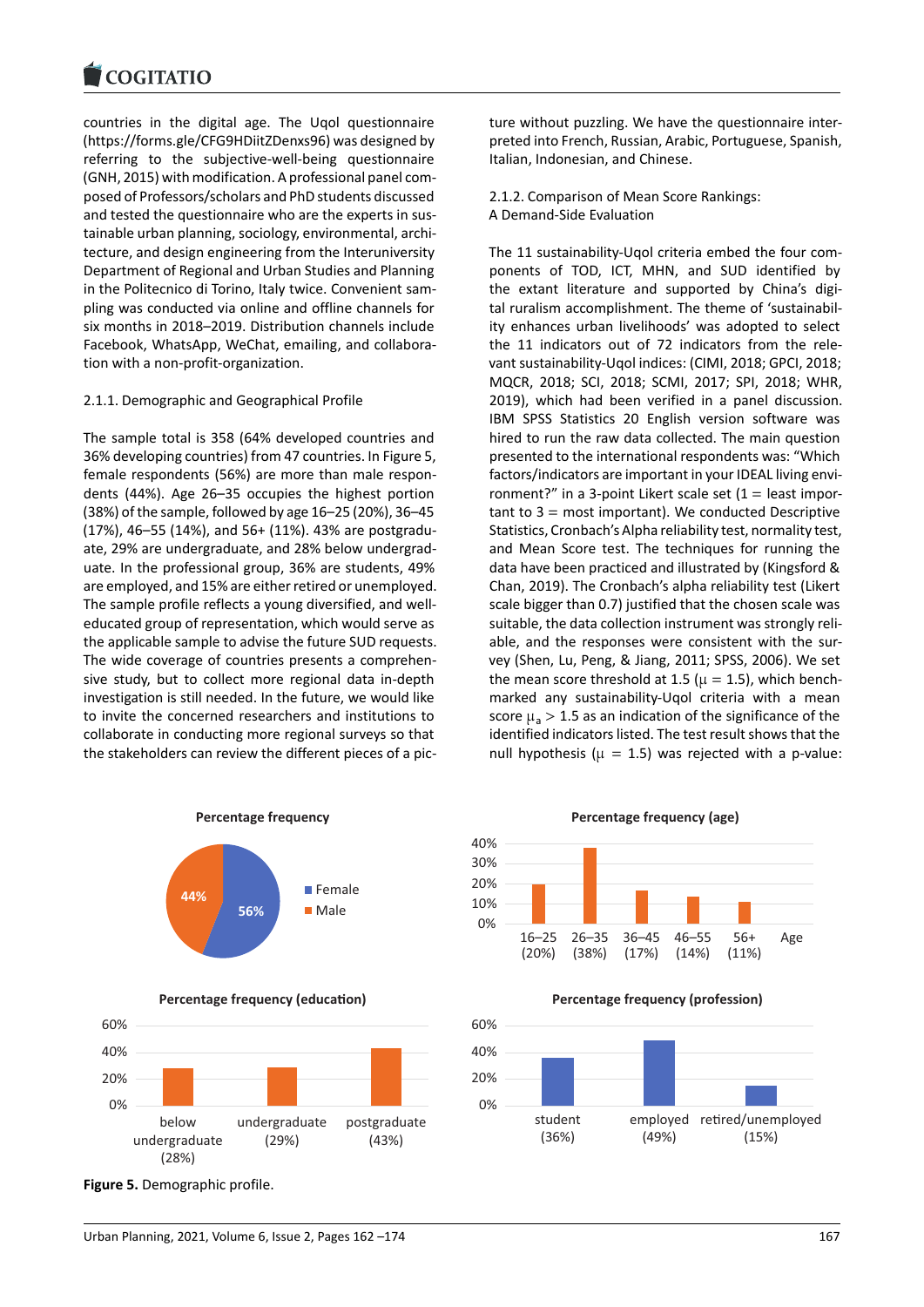$0.000 < 0.05$  and a frequency rate of over 90%. The [11 sustainability-Uqo](https://www.cogitatiopress.com)l (well-being) indicators were validated. It allowed the CFA and SEM for a model-fit test (Gokdemir & Dumludag, 2011; Sullivan & Artino, 2013).

Table 1 displays three sets of ranking characteristics. First, the top-ranking of health unanimously signifies that urban development should be human-oriented. Second, a similar ranking section composes human capital, technology-ICT, smart living, and lifestyle, showing that those critical sustainability-Uqol indicators are the respondents' universal well-being demand from both the developing and developed regions. Third, a more significant ranking division showing the well-being gaps in the environment, mobility, governance, social, economy, and culture exist between the developing and developed countries. The lower the ranking number shows, the stronger the well-being demand perceiving by the respondents. The developing countries perceived the environment, governance, and culture (sixth, fifth, and tenth) as less critical than developed countries (second, third, and seventh). The developing countries ranked mobility, social and economic demand (second, third, and sixth) relatively stronger than the developed countries (fourth, sixth, and eighth), indicating a wellbeing gap of mobility, socioeconomic development disadvantage to the developing countries due to the different urban development stages (Lam, 2021). To Ali and Nsairat (2009), the developing countries often valued economic and social development over environmental sustainability to the developed countries. Worth noting, they both ranked economy relatively low at sixth and eighth out of 11 indicators, implying that the economy-led development policy might need a modification. In this case, developed countries are recognized as urban, and developing countries are rural (China is

an industrialized country facing the same urban issues as the developed countries, and its rural area is like the developing countries in terms of development). The well-being gaps between them (developed-urban vs. developing-rural) can be narrowed by adopting digitalruralism as China's case, rationalizing the UxR concept. Thus, the validated 11 sustainability-Uqol indicators can provide the information for constructing the indicatorbased MHN model.

# *2.2. Constructing the Indicator-Based MHN Theoretical Model*

This section transforms the classical MHN into the more time-sensitive and indicator-based model for undergoing SEM examination. According to the classical MHN theory, human needs categorizing by MHN are satisfied through activities fulfilled in different life domains, including health, residential/food/safety, work, and home, leisure, education, social, friendship/family/love, and spiritual (Shek & Lee, 2007; Sirgy & Lee, 2016). MHN provides a core principle for categorizing and analyzing residents' needs to identify life satisfaction (Harifah, Nasrudin, & Foo, 2014; Maslow & Boeree, 2006; Renne, Curtis, & Bertolini, 2009). On the one hand, developing countries appeal to fulfill physiological needs of socioeconomic-driven offerings such as health care, convenient transportation, employment, welfare, infrastructure development, and a well-performed corruptionfree government (Mukherjee, 1989). On the other hand, Kahneman, Diener, and Schwarz (1999) suggested that environmental-cultural context and self-identity sit at MHN's psychological level, which is often desired by the developed countries. In the digital period, the identified well-being demand (Table 1) expected by the develop-

| <b>Indicators</b>   | <b>Developed Countries</b> |      |           |      | <b>Developing Countries</b> |      |           |      |
|---------------------|----------------------------|------|-----------|------|-----------------------------|------|-----------|------|
|                     | R1                         | Mean | <b>SD</b> | Rank | R <sub>2</sub>              | Mean | <b>SD</b> | Rank |
| Health              | 98.7                       | 2.77 | .543      | 1    | 98.5                        | 2.76 | .558      | 1    |
| Environment         | 97.4                       | 2.57 | .632      | 2    | 96.9                        | 2.56 | .614      | 6    |
| Mobility            | 98.2                       | 2.50 | .591      | 4    | 96.9                        | 2.62 | .578      | 2    |
| Governance          | 96.1                       | 2.52 | .652      | 3    | 95.4                        | 2.57 | .587      | 5    |
| Human Capital       | 96.1                       | 2.50 | .666      | 4    | 94.6                        | 2.59 | .572      | 4    |
| Social              | 99.1                       | 2.46 | .687      | 6    | 93.1                        | 2.60 | .598      | 3    |
| Economy             | 96.5                       | 2.19 | .740      | 8    | 95.4                        | 2.56 | .629      | 6    |
| Technology-ICT      | 95.6                       | 2.13 | .722      | 9    | 93.1                        | 2.45 | .658      | 8    |
| Culture             | 96.9                       | 2.21 | .710      |      | 93.1                        | 2.17 | .691      | 10   |
| <b>Smart Living</b> | 94.7                       | 1.99 | .759      | 10   | 93.8                        | 2.22 | .662      | 9    |
| Lifestyle           | 95.2                       | 1.96 | .763      | 11   | 93.8                        | 2.17 | .712      | 10   |

**Table 1.** Comparison of mean score rankings of sustainability-Uqol.

Notes: Total sample size: 358 (developed countries: 228; developing countries: 130) Respondent rate: R1 & R2. Reliability test for the 11 indicators: Cronbach's Alpha (all countries = .845; developed countries = .848; developing countries = .825). P-value: 0 < 0.05. Developed countries: Australia, Austria, Belgium, Bulgaria, Canada, Croatia, Czechia, Finland, France, Germany, Greece, Ireland, Italy, Japan, Latvia, Netherlands, Poland, Republic of Korea, Romania, Spain, Sweden, UK, and USA. Developing countries: Argentina, Azerbaijan, Bangladeshi, Benin, Brazil, China, Colombia, Egypt, Ethiopia, Ghana, India, Indonesia, Iran, Kazakhstan, Lebanon, Malaysia, Mexico, Morocco, Nigeria, Pakistan, Philippines, Russia, South Africa, and Sri Lanka. Source: UN (2014).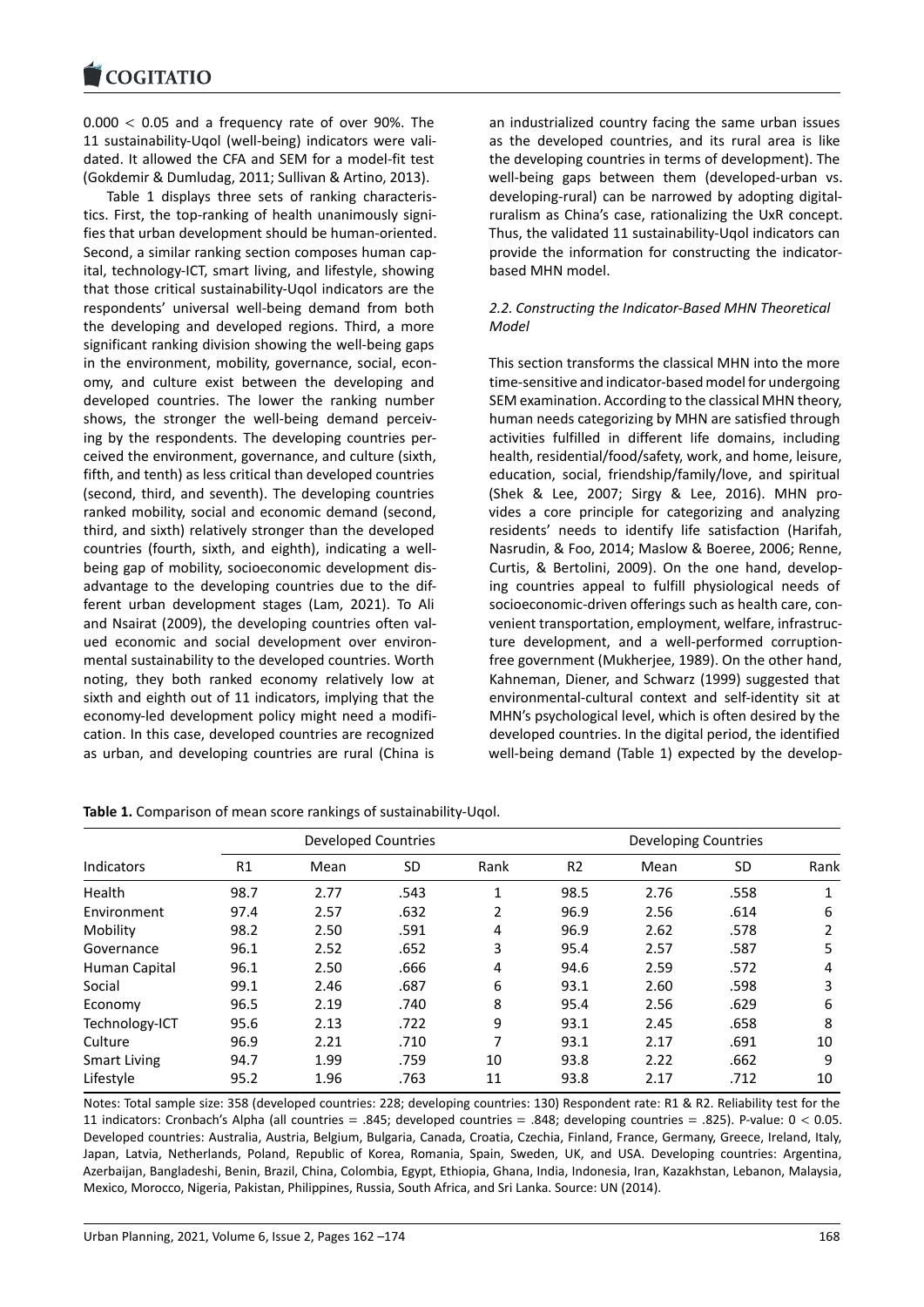#### COGHALIO

ing countries are health, mobility, social, human cap[ital, governance, en](https://www.cogitatiopress.com)vironment, economy, technology-ICT, smart living, culture, and lifestyle attaining to both MHN levels. As such, we revised the classical MHN into the indicator-based MHN model disregarding the hierarchical division with the modern wellbeing indicators. We claimed that TOD-ICT could fulfill the MHN's physio-psychological level and bridging the human-social-economic-environmental-digital gap between the urban and remote rural areas, advocated by the ICT implementation policies in Europe and digitalruralism in developing China. Figure 6 displays the contextual MHN's transformation to the indicator-based MHN model, which will be used for studying the causeeffect relationship of the sustainable-TOD-ICT to the observed MHN (well-being indicators).

### *2.3. SEM*

SEM technique was adopted for validating the indicatorbased MHN model because it is an efficient and robust statistical technique to analyze a series of interrelationships and causal relationships among multiple observed variables and detect latent constructs simultaneously in a model. The hypothetical latent constructs TOD and ICT were identified from the literature and measured by the sustainability-Uqol criteria to form the SEM for testing its causality significance. There were two stages involving the reliability test of measurement model CFA and model fit test of SEM. In Figure 7, the Kaiser-Meyer-Olkin value is  $0.818 > 0.5$  (Hair, 2019) and a significant probability of  $0 < 0.05$  for the Barlett test of Sphericity (Shan, Le, & Yiu, 2017), it means the matrix is correlated and factorable, not identity matrix. As the study was designed to inform developing countries' future urban development policy, the developing countries' data were used to undergo an SEM fittest. The developing countries' data were collected from 106 > 100 respondents for five or fewer latent constructs

is acceptable (Awang, 2012). The CFA result displays two significant factors: Eigenvalue  $> 1$  (Seo, Torabi, Blair, & Ellis, 2004). It indicates that factor one consists of health, social, human capital, environment, economy, mobility, and governance, and factor two has technology, lifestyle, and smart living. The culture of factor one was dropped because 0.392 < 0.50. The CFA result transformed the indicator-based MHN model into the hypothetical SEM.

We used Analysis of Moment Structures (AMOS vers. 20.0, IBM) to perform SEM goodness-of-fit test because it can run the non-normal data to examine the structural path coefficients for a robust estimation (Awang, 2012). Three hypotheses were designed to draw a causal path diagram (see Tables 2 and 3). Figure 7 illustrates the testing result of the hypothetical SEM:

H1: TOD has a significant positive relationship with health, governance, mobility, environment, social, economy, and human capital.

H2: ICT has a significant positive relationship with technology, lifestyle, and smart living.

H3: TOD and ICT are correlated positively.

The goodness-of-fit assessment derives from Chi-square/  $df = 1.532 < 5$ , probability level = 0.000  $<$  .05 (Marsh & Hocevar, 1985), RMSEA 0.071 < 0.08 (Browne & Cudeck, 1992), GFI 0.91 > 0.90 (Joreskog & Sorbom, 1984), and CFI:  $0.93 > 0.9$  considered a good fit (Baumgartner & Homburg, 1996; Bentler, 1990).

All the tested factor loading were fit in the model with a score close to or between 0.5 to 0.8. Hypotheses (H1 and H2) of ICT and TOD significantly impact the MHN model's defined physio-psychological level. All corresponding factor loads of the measurement are positive, stating that the ten observed variables are effective indicators for measuring TOD and ICT. In other words, TOD and ICT are the cause for affecting the ten indicators



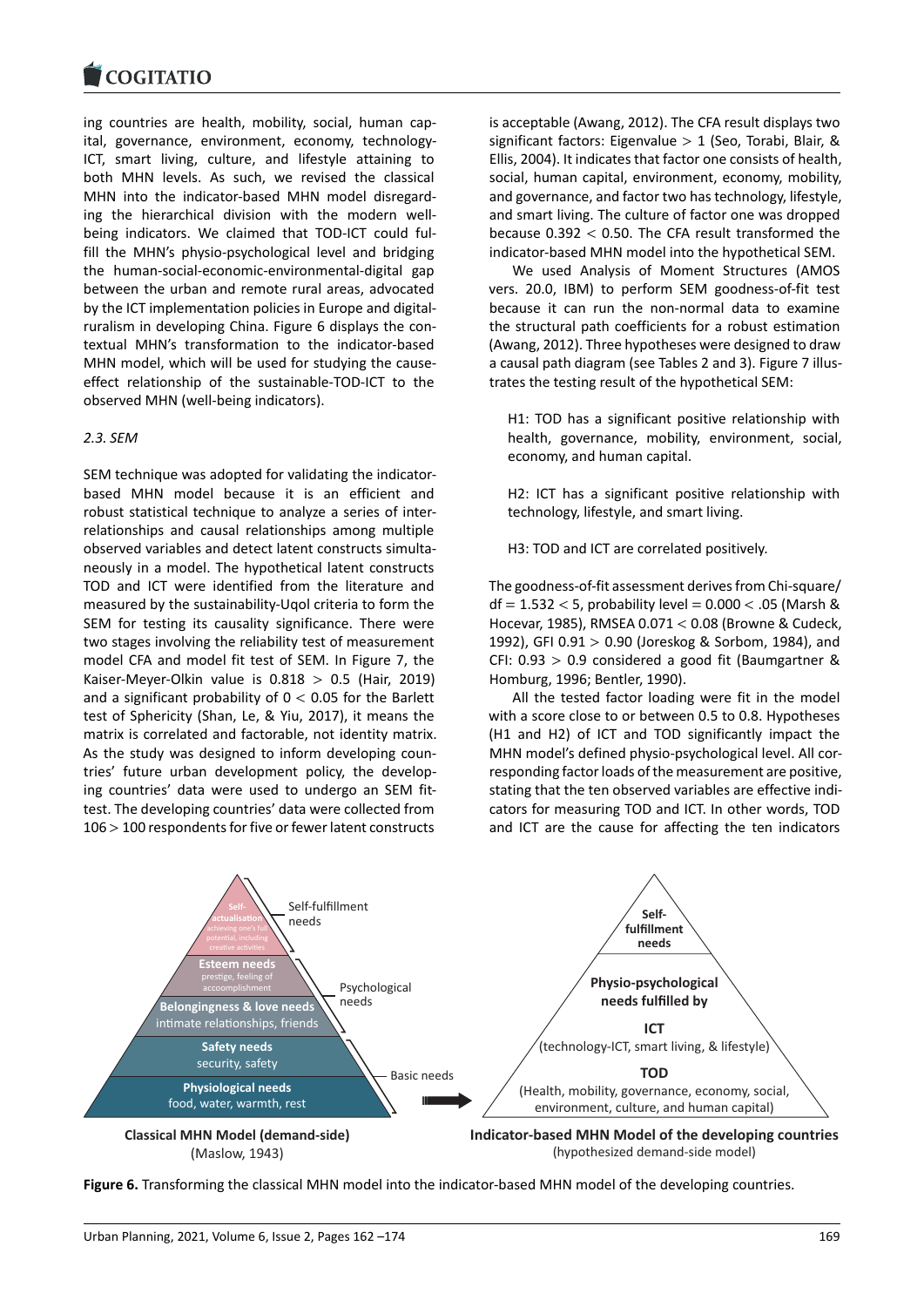### Pattern Matrix<sup>a,b</sup>

|                                      | Component |      |
|--------------------------------------|-----------|------|
|                                      | 1         | 2    |
| Health (personal/society)            | .844      |      |
| Social (employment/housing/equality) | .767      |      |
| Human Capital                        | .705      |      |
| Environment (nature/green energy)    | .687      |      |
| Economy (income/trade)               | .629      |      |
| Mobility (transportation)            | .587      |      |
| Governance (stability/freedom)       | .523      |      |
| Cultue (tradition/museums/events)    | .392      |      |
| Smart Living (Internet of things)    |           | .769 |
| Lifestyle (shops/restaurants)        |           | .731 |
| Technology (Wifi/innovation)         |           | .697 |

Extraction Method: Principal Component Analysis. Rotation Method: Oblimin with Kaiser Normalization. a. Rotation converged in 4 iterations.

b. Developing countries are used in the analysis phase.

**Figure 7.** Results of CFA and SEM.

statistically significant with p-value  $= 0 < 0.05$ . TOD plays a significant role in affecting health (0.77), social (0.64), economy (0.63), mobility (0.61), human capital (0.60), environment (0.58), and governance (0.53) which, while ICT contributes significant to technology (0.82), smart liv-



Fitness Indexes: ChiSq = 52.095; df = 34; ChiSq/df = 1.532 GFI = 0.914; AGFI = 0.862; CFI = 0.934; RMSEA = 0.071

ing (0.57), and lifestyle (0.46). H3 is supported by a correlation 0.66 < 0.85 (Awang, 2012). The acceptance of the indicator-based MHN model was justified by the significant positive relationships between the two latent factors to the observed well-being indicators.

### **Table 2.** Results of SEM testing.

| Model-Fit category | Name of index | Level of acceptance                           | <b>Index Value</b> | <b>Tested Result</b> |
|--------------------|---------------|-----------------------------------------------|--------------------|----------------------|
| Parsimonious fit   | $Chi-sq/df$   | Chi-sq/df $< 5$                               | 1.532 < 5          | good                 |
| Absolute fit       | RMSEA         | RMSEA $< 0.08$<br>Rang 0.05-0.1 is acceptable | 0.071 < 0.08       | good                 |
|                    | GFI           | GF > 0.90                                     | 0.91 > 0.90        | good                 |
| Incremental fit    | CFI           | CFI > 0.90                                    | 0.93 > 0.90        | good                 |

Notes: \* = Goodness-of-fit indices of SEM suggested by Awang (2012). Critical Number is 98, sample size is 106 > 98; bootstrapping: 2.000 times.

| Table 3. Results of hypothesis testing for the respected path. |  |  |
|----------------------------------------------------------------|--|--|
|----------------------------------------------------------------|--|--|

| Hypothesis statement of path analysis                                                                                                     | Estimate      | P-value | Results on hypothesis |
|-------------------------------------------------------------------------------------------------------------------------------------------|---------------|---------|-----------------------|
| H1: TOD has a significant positive relationship with health,<br>governance, mobility, environment, social, economy,<br>and human capital. | $0.53 - 0.77$ | 0.00    | supported             |
| H2: ICT has a significant positive relationship with technology,<br>lifestyle, and smart living.                                          | $0.46 - 0.82$ | 0.00    | supported             |
| H3: TOD and ICT are correlated positively.                                                                                                | 0.66          | 0.00    | supported             |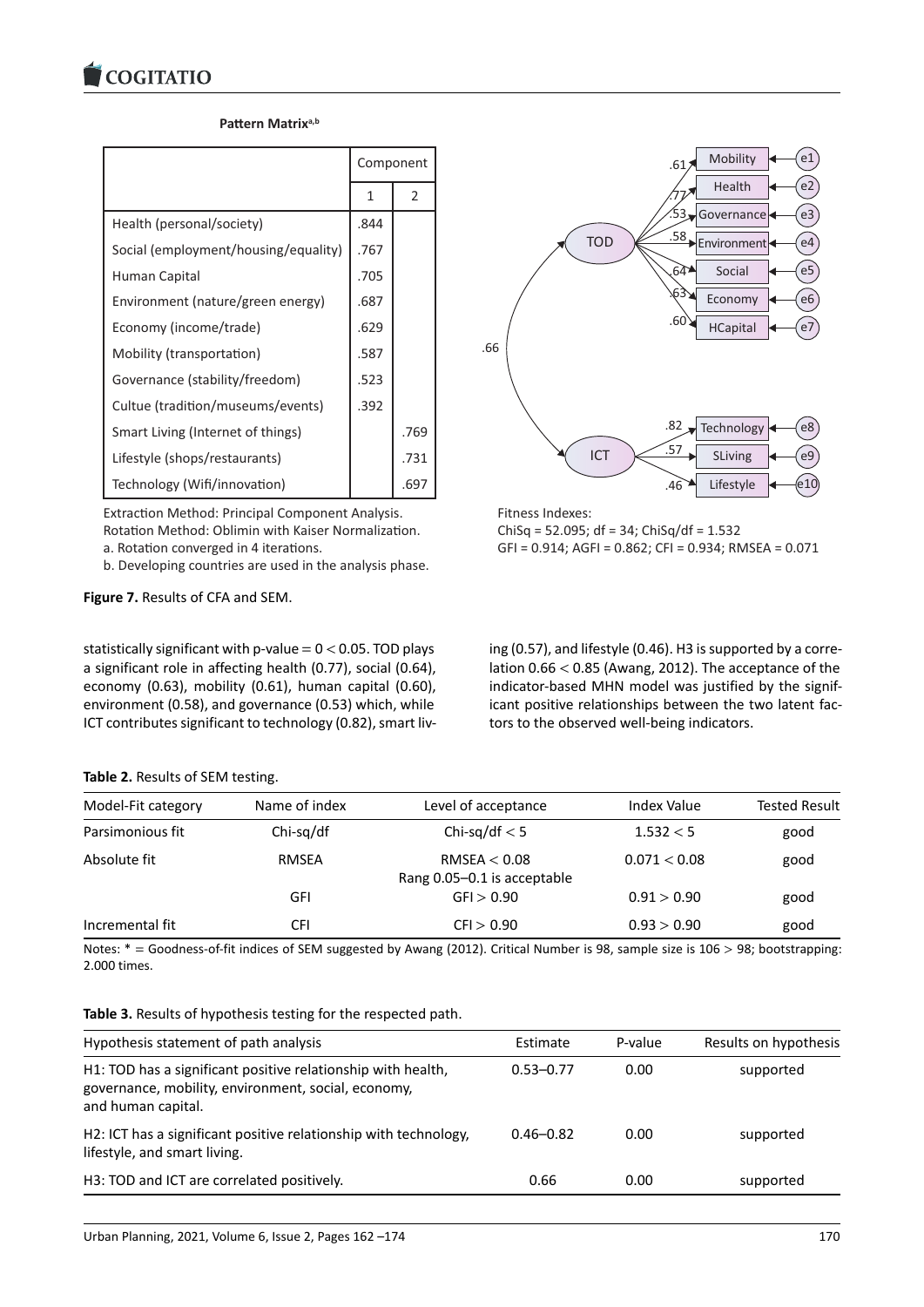Although SEM is called causal modeling, the conclu[sion should come fr](https://www.cogitatiopress.com)om the research design (Figure 4) rather than a statistical model. The above path diagram of the fitted SEM and the indicator-based MHN model proves that MHN =  $TOD + ICT$ , which means TOD and ICT, can theoretically contribute to physiopsychological needs listed in the revised MHN model. Together with the literature, the findings of mean score ranking comparison (developed-urban vs. developingrural), the indicator-based MHN model, and the SEM testing result significantly validated the conceptual UxR development framework (Figure 8). Whereas the human habitat is a complex-adaptive system evolved in hierarchical order exhibited by villages, towns, cities, countries, and the world, we need to evaluate the micro-entity to learn and predict the next inline macro reality for understanding urban development. Thus, more empirical studies from the supply side are needed to strengthen the practicality of the new development framework.

### **3. Discussion and the UxR Development Framework**

In Section 2, the quantitative justification shows that TOD-ICT could theoretically contribute to physiopsychological well-being enhancement, regenerating the classical MHN on the ordering of human needs. Figure 7 shows TOD and ICT's causal flow to the ten observed well-being indicators and their correlational relationship

from the demand-side perspective. SEM validated the indicator-based MHN model presenting the rationale of the UxR development framework.

From the European perspective, mirrored by the illustration of 'eclectic atlas' and the 'diffuse city' introduced by Stefano Boeri and Francesco Indovina, respectively, the observed urban phenomena in the European landscape not only a visual presentation, but also reveals the historical context shaped by human behavior and demand. A recognization of human habitation can be networked by an array of satellite towns disregarding geographical constraints and implying the UxR development path's possibility. The planetary urbanization experiences of developed Europe play like an urban development lesson for developing countries. Indeed, the EU has designed the workable blueprint for future urbanrural sustainable development. China's success in learning from the EU proves that the EU's digital development approach is worth implementation. It made the belief that whoever can access broadband Internet connectivity within rural areas can achieve economic and cultural progress, and the mix of endogenous and exogenous forces interacting at the local level encourages urbanites to move into the rural area (Roberts, Beel, Philip, & Townsend, 2017). As such, a new concept of urbanrural development should be introduced to harness the relationship between the urban establishment and the vast rural potential of growth to realize sustainable goals



**Figure 8.** Proposed UxR development framework.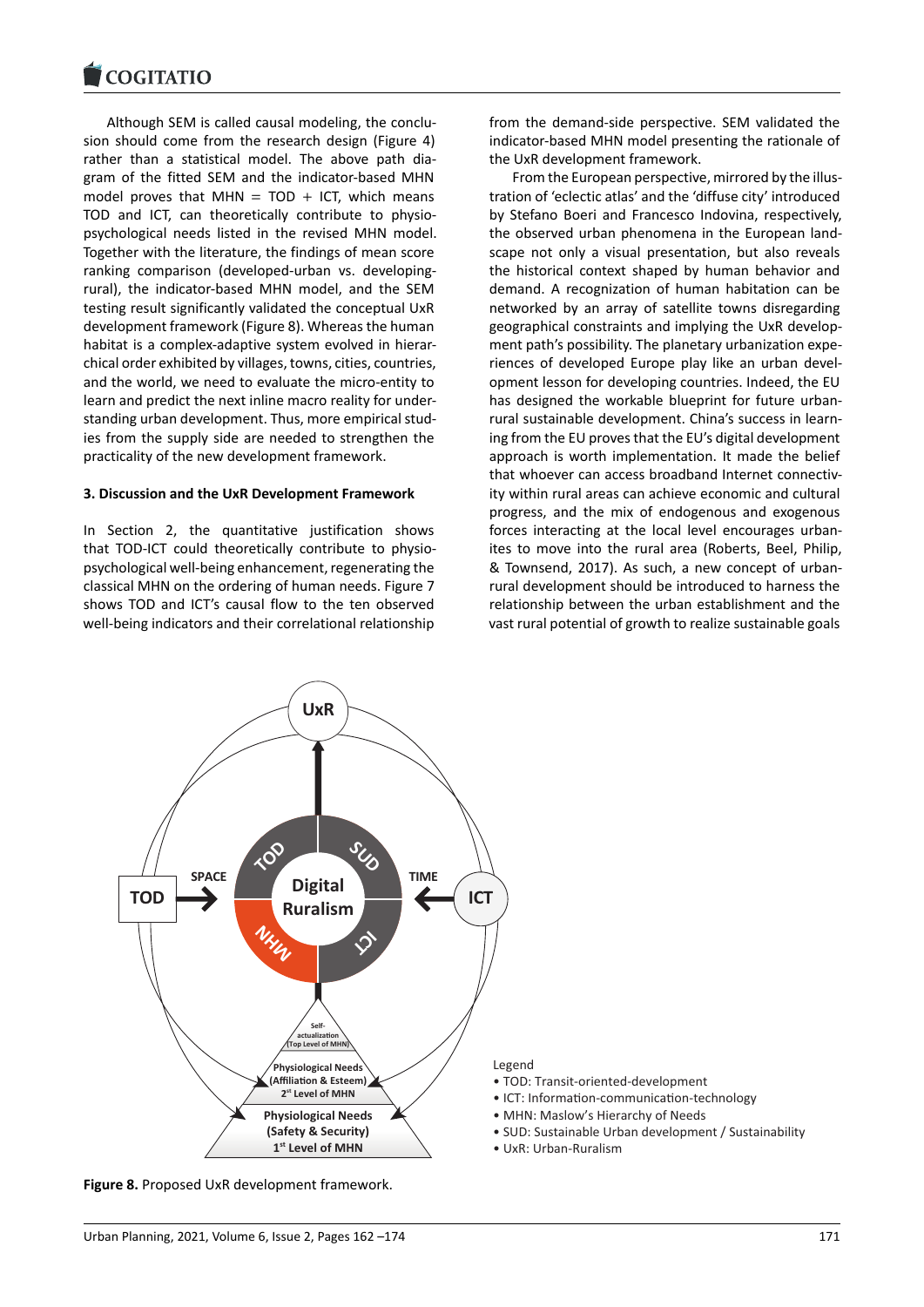#### COGHALIO

and enhance human well-being. It reassures the new [sustainable developm](https://www.cogitatiopress.com)ent path for developing and preserving the future urban-rural landscape in developing countries.

# **4. Conclusion**

In the post-industrial society, where TOD-ICT advancement (physical and virtual connectivity) allows many activities to be done almost anywhere, location choices are increasingly free of geographical limits empowered by digitalization. By referring to the action-based ICT eEurope 2005 and i2010 development frameworks and China's digital-ruralism, the social, economic, environmental, cultural, and digital divide between the urban and rural areas (developed-urban and developing-rural) can be narrowed by ICT. With the maturity of digital technology, urbanization will shift back to the countryside, where the smart living mode is defined by e-employment for self-reliance, the Internet of things, e-health, e-education, e-commerce, e-entertainment, and e-chat.

The demand-side research illustrates that TOD-ICT contributes to health, mobility, governance, environment, social, economy, human capital, technology-ICT, smart living, and lifestyle without location constraints in developing countries. It provides new knowledge for modernizing the classical MHN into the indicator-based MHN. In such a new theory, the UxR development framework can fulfill the contemporary MHN's physiopsychological needs almost instantaneously. Likewise, it envisages that the past and present of the developed countries might not be necessary to be the future of developing countries.

Our study concluded that the economy-led urbanization path is critical for initiating smart growth in developing countries; however, the development process should be guided by understanding and providing for the human needs while optimizing the sustainability goals. By adopting sustainable development strategies such as TOD-ICT, the application can develop local capacity to access external markets and internal resources (nature and human resources) to confront accessibility– socioeconomic inequalities within places. It highlights the harmony between urban and rural development, energizing interaction between cities, towns, and rural areas to the local, national and global marketplaces, merging the development gaps divided by multi-scalar geography. In future development, more empirical studies applying big data cloud well-being ratings and mapping should be conducted so that the new framework can stand the challenges of time and space. The enhanced economy-led urbanization development path would be one of many choices considered by the developing countries' policymakers and urban planners because it will help prevent them from running into the same historical setbacks as the developed countries while securing resilient development.

# **Acknowledgments**

Thank you to the Politecnico di Torino: Prof. Patrizia Lombardi, Prof. Isabella Lami, Dr. Osman Arrobbio, Dr. Francesca Abastante, Dr. Angioletta Voghera, Dr. Giulia Sonetti, Dr. Sara Torabi, and their PhD students for pilot testing the survey forms before bulk distribution. Special thanks go to Miss Sara Cravero for interpreting the survey into Italian, and Mrs. Tecla Zaia (President), and Mr. Sanjay Sankar (Manager) from the AlloggiAmi— NGO for distributing and collecting the survey forms.

# **Conflict of Interests**

The authors declare no conflict of interest.

# **References**

- Ali, H., & Nsairat, S. F. (2009). Developing a green building assessment tool for developing countries: Case of Jordan. *Building and Environment*, *44*, 1053–1064.
- Anderson, C., & Gerbing, W. (1988). Structural equation modelling in practice. *Psychological Bulletin*, *103*(3), 411–423. https://doi.org/10.1037/0033-2909.103.3. 411
- Awang, Z. (2012). *A handbook on structural equation modelling using AMOS*. Malaysia: Universiti Technologi M[ARA Press.](https://doi.org/10.1037/0033-2909.103.3.411)
- Bal[las, D](https://doi.org/10.1037/0033-2909.103.3.411)., & Tranmer, M. (2011). Happy people or happy places? A multilevel modelling approach to the analysis of happiness and well-being. *International Regional Science Review*, *35*(1), 70–102. https://doi. org/10.1177/0160017611403737
- Baumgartner, H., & Homburg, C. (1996). Applications of structural equation modelling in marketing and consumer research: A review. *Internationa[l journal of](https://doi.org/10.1177/0160017611403737) [Research in Marketing](https://doi.org/10.1177/0160017611403737)*, *13*(2), 139–161.
- Bentler, P. M. (1990). Comparative fit indexes in structural models. *Psychological Bulletin*, *107*, 238–246.
- BOT. (2020). Benefits of TOD. *TOD*. Retrieved from http:// www.tod.org/home.html
- Browne, M. W., & Cudeck, R. (1992). Alternative ways of assessing model fit. *Sociological Methods & Research*, *21*(2), 230–258.
- Ca[mpbell, A. \(1976\). Subjecti](http://www.tod.org/home.html)ve measures of wel[l-being.](http://www.tod.org/home.html) *American Psychologist*, *31*(2), 117–124.
- CIMI. (2018). IESE cities in motion index 2018. *Cities in Motion.* Retrieved from https://blog.iese.edu/ cities-challenges-and-management/2018/05/23/ iese-cities-in-motion-index-2018
- D'Acci, L. (2014). Monetary, subjective and quantitative approaches to assess urban q[uality of life and pleas](https://blog.iese.edu/cities-challenges-and-management/2018/05/23/iese-cities-in-motion-index-2018)[antness in cities \(hedonic price, willingness-to-p](https://blog.iese.edu/cities-challenges-and-management/2018/05/23/iese-cities-in-motion-index-2018)ay, [positional value, life satisfaction](https://blog.iese.edu/cities-challenges-and-management/2018/05/23/iese-cities-in-motion-index-2018), isobenefit lines). *Social Indicators Research*, *115*(2), 531–559.
- Freeman, C. (1996). The two-edged nature of technical change: Employment and unemployment. In W. H. Dutton (Ed.), *Information and communication tech-*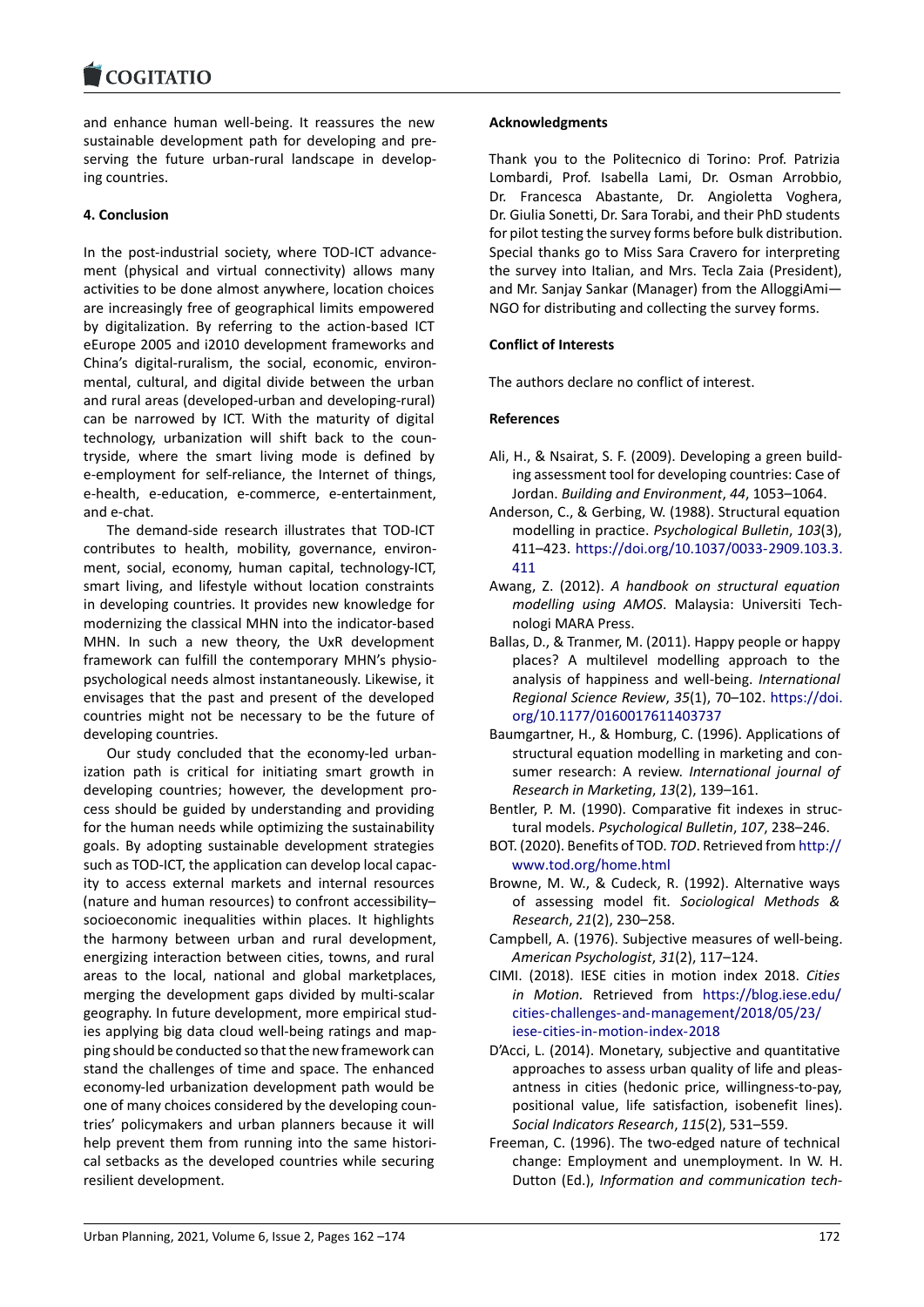#### **LOGITATIO**

*nologies: Visions and realities* (pp. 19–36). Oxford: Oxford University Press.

- [From nobody to so](https://www.cogitatiopress.com)mebody: China's high-speed rail in numbers. (2020, October 1). *China Global Television Network*. Retrieved from https://news.cgtn. com/news/2020-10-01/From-nobody-to-somebody-China-s-high-speed-rail-in-numbers-Udm6mE3qqA/ index.html
- GNH. (2015). *The third gross nationa[l happiness survey](https://news.cgtn.com/news/2020-10-01/From-nobody-to-somebody-China-s-high-speed-rail-in-numbers-Udm6mE3qqA/index.html) [questionnaire: A compass towards a just and harmo](https://news.cgtn.com/news/2020-10-01/From-nobody-to-somebody-China-s-high-speed-rail-in-numbers-Udm6mE3qqA/index.html)nious society*[. Thimphu: Centre for Bhutan Studies](https://news.cgtn.com/news/2020-10-01/From-nobody-to-somebody-China-s-high-speed-rail-in-numbers-Udm6mE3qqA/index.html) [and GNH R](https://news.cgtn.com/news/2020-10-01/From-nobody-to-somebody-China-s-high-speed-rail-in-numbers-Udm6mE3qqA/index.html)esearch.
- Gokdemir, O., & Dumludag, D. (2011). *Subjective wellbeing among ethnic minorities: the Dutch case*. Munich: Munich University Library.
- GPCI. (2018). Global power city index 2018. *Institute for Urban Strategies: The Mori Memorial Foundation*. Retrieved from http://mori-m-foundation.or. jp/english/ius2/gpci2/index.shtml
- Hair, J. F. (2019). *Multivariate data analysis*(8th ed.). London: Pearson Education Limited.
- Harifah, M. N., Nasrudin, [N., & Foo, J. \(2014\). Deter](http://mori-m-foundation.or.jp/english/ius2/gpci2/index.shtml)[minants of Customer Satisfaction](http://mori-m-foundation.or.jp/english/ius2/gpci2/index.shtml) of Service Quality: City Bus Service in Kota Kinabalu, Malaysia. *Procedia: Social and Behavioral Sciences*, *153*. https://doi.org/ 10.1016/j.sbspro.2014.10.092
- Helliwell, J. F., Huang, H., & Wang, S. (2019). *Chapter 2: The social foundations of world happiness.* New York, NY: UN Sustainable Developme[nt Solutions Net](https://doi.org/10.1016/j.sbspro.2014.10.092)[work. Retrieved from](https://doi.org/10.1016/j.sbspro.2014.10.092) https://s3.amazonaws.com/ happiness-report/2019/WHR19\_Ch2.pdf
- Joreskog, K. G., & Sorbom, D. (1984). *LISREL VI: User's guide* . Mooresville, IN: Scientific Software.
- Kahneman, D., Diener, E., [& Schwarz, N. \(1999\).](https://s3.amazonaws.com/happiness-report/2019/WHR19_Ch2.pdf) *Well[being: The foundations of hedonic psych](https://s3.amazonaws.com/happiness-report/2019/WHR19_Ch2.pdf)ology*. New York, NY: Russell Sage Foundation.
- Kingsford, O. E., & Chan, A. P. C. (2019). Barriers affecting effective application of anticorruption measures in infrastructure projects: Disparities between developed and developing countries. *Journal of Management in Engineering*, *35*(1). https://doi.org/10.1061/ (asce)me.1943-5479.0000667
- Lam, S. (2021). *Understanding and evaluating urban quality of life (Uqol) for enhancing sustainable urban development: A [dual-complex-adpative](https://doi.org/10.1061/(asce)me.1943-5479.0000667)[system \(U2-CAS\)](https://doi.org/10.1061/(asce)me.1943-5479.0000667)* (Unpublished doctoral dissertation). The Hong Kong Polytechnic University, Hung Hom, Hong Kong.
- Low, C.-T., Stimson, R., Chen, S., Cerin, E., Wong, P. P.-Y., & Lai, P.-C. (2017). Personal and neighborhood indicators of quality of urban life: A case study of Hong Kong. *Social Indicators Research*, *136*(2), 751–773. https://doi.org/10.1007/s11205-017-1579-3
- Marans, R. W. (2014). Quality of urban life and environmental sustainability studies: Future linkage opportunities. *Habitat International*, *45*, 47–52.
- Ma[rans, R. W., & Stimson, R. \(2011\). An overview](https://doi.org/10.1007/s11205-017-1579-3) of quality of urban life. In R. Marans & R. Stimson (Eds.),

*Investigating quality of urban life: Theory, methods, and empirical research* (Vol. 45, pp. 1–29). Cham: Springer Science.

- Marsh, H. W., & Hocevar, D. (1985). Application of confirmatory factor analysis to the study of self-concept: First-and higher order factor models and their invariance across groups. *Psychological Bulletin*, *97*(3), 562–582.
- Maslow, A. H. (1943). A theory of human motivation. *Psychological Review*, *50*(4), 370–396. https://doi.org/ 10.1037/h0054346
- Maslow, A. H., & Boeree, G. (2006). *Abraham Maslow (1908-1960): Personality theories*. Shippensburg, PA: Shippensburg University.
- M[QCR. \(2018\). Merce](https://doi.org/10.1037/h0054346)r's QOL city ran[king 2018.](https://doi.org/10.1037/h0054346) *Mercer*. Retrieved from https://www.mercer.com/ newsroom/2018-quality-of-living-survey.html
- Mukherjee, R. (1989). *The quality of life: Valuation in social research* (Vol. 1). New Delhi: Sage.
- Park, S. (2017). Digital inequ[alities in rural Australia: A](https://www.mercer.com/newsroom/2018-quality-of-living-survey.html) [double jeopardy of remoteness and social excl](https://www.mercer.com/newsroom/2018-quality-of-living-survey.html)usion. *Journal of Rural Studies*, *54*, 399–407.
- Qiang, C. Z. W., Rossotto, C. M., & Kimura, K. (2009). *Economic impacts of broadband.* In World Bank (Ed.), *Information and communications for development 2009: Extending reach and increasing impact* (pp. 35–50). Washington, DC: World Bank.
- Renne, J., Curtis, C., & Bertolini, L. (2009). Measuring the success of transit-oriented development. In C. Curtis (Ed.), *Transit oriented development: Making it happen* (pp. 241–255). London: Taylor & Francis.
- Roberts, E., Beel, D., Philip, L., & Townsend, L. (2017). Rural resilience in a digital society: Editorial. *Journal of Rural Studies*, *54*, 355–359. https://doi.org/ 10.1016/j.jrurstud.2017.06.010
- Rondinelli, D. (1983). Towns and small cities in developing countries. *Geographical Review*, *73*(4), 379–395.
- SCI. (2018). Sustainable cities index 2018. *[Arcadis](https://doi.org/10.1016/j.jrurstud.2017.06.010)*. [Retrieved from](https://doi.org/10.1016/j.jrurstud.2017.06.010) https://www.arcadis.com/en/ united-states/our-perspectives/sustainable-citiesindex-2018/united-states
- SCMI. (2017). Sustainable cities mobility index 2017. *Arcadis*. Retrieved from [https://www.arcadis.com/](https://www.arcadis.com/en/united-states/our-perspectives/sustainable-cities-index-2018/united-states) [en/global/our-perspectives/sustainable-cities](https://www.arcadis.com/en/united-states/our-perspectives/sustainable-cities-index-2018/united-states)[mobility-index-2017](https://www.arcadis.com/en/united-states/our-perspectives/sustainable-cities-index-2018/united-states)
- Sedaghatnia, S., Lamit, H., Ghahramanpouri, A., & Mohamad, S. B. (2013). [An evaluation of residents'](https://www.arcadis.com/en/global/our-perspectives/sustainable-cities-mobility-index-2017) [quality of life through neighborhood satisfacti](https://www.arcadis.com/en/global/our-perspectives/sustainable-cities-mobility-index-2017)on in Malaysia. *[Environme](https://www.arcadis.com/en/global/our-perspectives/sustainable-cities-mobility-index-2017)ntal Management and Sustainable Development*, *2*(1). https://doi.org/10.5296/ emsd.v2i1.3254
- Seo, D., Torabi, M., Blair, E. H., & Ellis, N. T. (2004). A crossvalidation of safety climate scale using confirmatory factor analytic approach. *Jo[urnal of Safety Research](https://doi.org/10.5296/emsd.v2i1.3254)*, *35*[\(4\), 427–45.](https://doi.org/10.5296/emsd.v2i1.3254)
- Shan, M., Le, Y., & Yiu, K. T. W. (2017). Investigating the underlying factors of corruption in the public construction sector: Evidence from China. *Science and*